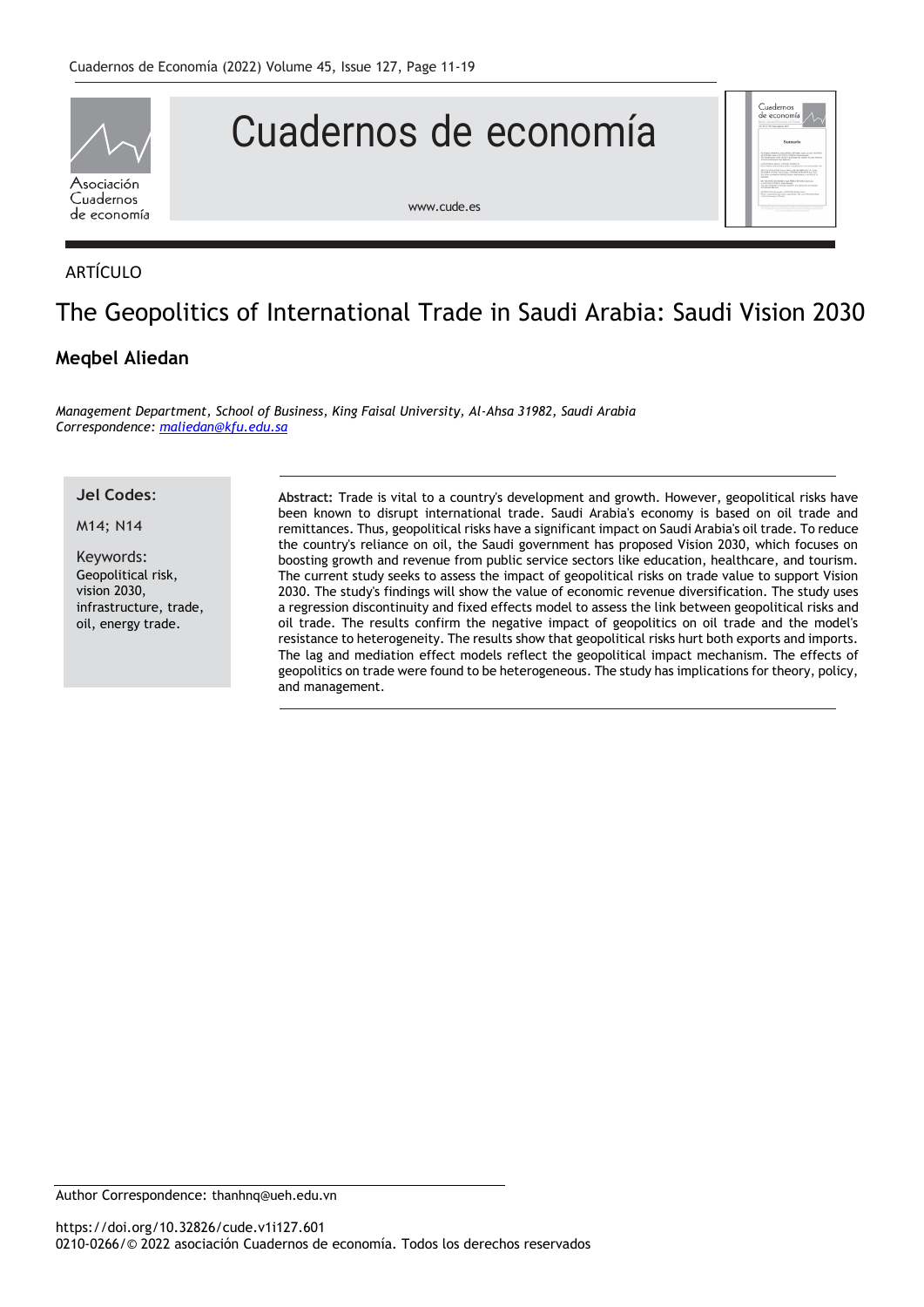# **1. Introduction**

Geopolitical risk is defined by [Lee et al. \(2021\)](#page-7-0) as the possibility of battles, terrorist attacks, and inter-state disputes disturbing international interactions' normal and peaceful flow. Geopolitics is far from a novel concept in Saudi Arabian politics [\(Liu et al., 2019\)](#page-8-0). Attempting to forecast how others would behave in other regions of the universe has been a feature of politics for hundreds of years. Still, it has become more prevalent since the turn of the twentieth century [\(Liu et al.,](#page-8-0)  [2019\)](#page-8-0).

When present politicians, nations, companies, and corporations examine the potential consequences of their policies on other elected officials, regions, associations, and corporations, they are engaging in geopolitics [\(Lee et al., 2021\)](#page-7-0). This classification considers both the possibility of these events occurring and the possibility of existing occurrences increasing.

Geopolitical risks substantially impact the energy trade; consumption and production of fossil fuels are uneven in many nations, increasing bilateral commerce [\(al-Tamimi, 2017;](#page-7-1) [Alsaaidi, 2020\)](#page-7-2). The international energy market's complicated energy commerce is shaped by the numerous complex elements that influence the global energy market as a whole. Since the turn of the twenty-first century, multiple economic and political events have resulted in persistent swings in geopolitical risks, which have had a direct and major impact on the energy market's trade [\(Faudot, 2019;](#page-7-3) [Habibi, 2019\)](#page-7-4). This has resulted in experts and academics refocusing their attention on the influence of geopolitical concerns and energy market volatility on Saudi Arabia's overall commerce [\(Bradshaw](#page-7-5)  [et al., 2019\)](#page-7-5). Political risk is widely recognised as a consideration that must be considered in the case of countries that are economically and socially dependent on the energy market. In recent years, rising economies have dominated the global energy industry [\(Czornik, 2020;](#page-7-6) [Faudot, 2019\)](#page-7-3).





#### Source: Worldbank.org (WDI)

Figure 1 illustrates Saudi Arabia's current position in terms of trade as a percentage of total GDP, tourism expenditure, education expenditure, and health expenditure as a percentage of GDP. Significant growth is anticipated in these investments and their outcomes due to Vision 2030 and its increased trade [\(Habibi, 2019;](#page-7-4) [Jawadi et al., 2019\)](#page-7-7). Thus, this research aims to assess the impact of geopolitical risks on overall business in Saudi Arabia, both imports and exports. Additionally, the general role of oil prices and the 2030 vision are considered when analysing the country's overall trade impact.

Additionally, because Saudi Arabia is heavily reliant on oil trade, geopolitical risk has become a primary focus for experts and researchers. As a result, fluctuations in oil prices, the international energy market, and energy demand have become primary factors of focus for experts and researchers [\(Jaziri et](#page-7-8)  [al., 2019\)](#page-7-8). Economic diversification has been a top priority in Saudi Arabia's policy, owing to the importance to the country's economy [\(Jaziri et al., 2020\)](#page-7-9). However, given the significance of this factor, the need for Saudi Arabia to diversify its economy has become more critical. This will diversify the country's economy from solely relying on government spending and oil revenues [\(Jaziri et al., 2020;](#page-7-9) [Leahy, 2021\)](#page-7-10).

In Saudi Arabia, the public sector, which includes the statecontrolled oil sector, directly accounts for two-thirds of the country's GDP, while the private sector is heavily reliant on government contracts [\(Salameh, 2016;](#page-8-1) [Waheed et al., 2020\)](#page-8-2) However, in 2015, the problem of economic diversification became more acute due to the ascension of the new Saudi leadership and the sobering of the country's economic data [\(Salameh, 2016;](#page-8-1) [Waheed et al., 2020\)](#page-8-2). As a result, Vision 2030 is focused on establishing specific targets and objectives for enhancing the country's competitiveness and diversifying its economy [\(Czornik, 2020\)](#page-7-6).

Priorities outlined in previous policies and visions included a focus on the development of alternative revenue sources for the government, such as income from the sovereign wealth fund, fees, and taxes, as well as reductions in public spending and an increased role for the private sector to boost employment and GDP growth in Saudi Arabia [\(Czornik, 2020\)](#page-7-6). However, Vision 2030 places a premium on accelerating GDP growth due to increased trade and diversification, resulting in multiple revenue streams for the government [\(Faudot, 2019\)](#page-7-3). Previously, it was observed that diversification visions and plans have a long history of being diluted or implemented in part; however, oil prices and geopolitical risks have consistently impacted previous strategies and techniques [\(Habibi, 2019\)](#page-7-4).

The study makes three contributions. The first is a theoretical contribution, focusing heavily on the geopolitical risks associated with Saudi Arabian trade [\(Czornik, 2020;](#page-7-6) [Faudot,](#page-7-3)  [2019\)](#page-7-3). While prior studies have mostly focused on oil or energy prices when examining Saudi Arabian trade, the new analysis is unique. It also analyses geopolitical concerns and the Vision 2030. By analysing Vision 2030, it is possible to conclude that the vision will substantially impact Saudi Arabia's trade and economic growth. However, past research has not examined the vision about Saudi Arabia's trade or geopolitical dangers [\(Habibi, 2019;](#page-7-4) [Jawadi et al., 2019\)](#page-7-7). Additionally, the paper asserts that geopolitical risks can be mitigated by diversification and implementation of vision 2030 policies. These elements can directly benefit the country's trade (Jaziri [et al., 2020;](#page-7-9) [Leahy, 2021\)](#page-7-10).

This section discusses the study's introduction, emphasising the research background, problem statement, reasons and rationale, research aims, research questions, and the study's importance. The next sections will address the literature review, research methodology, data analysis interpretation, discussion and conclusion.

#### **2. Literature Review**

# **2.1 Geopolitical Risk**

International trade is critical for any nation's development. International trade helps countries develop economically. It enables the government to benefit economically by exporting its natural resources, manufactured goods, and services. Increased production of goods contributes significantly to the country's international trade growth [\(Wiedmann et al., 2018\)](#page-8-3). Numerous economists have proposed that international trade and economic development are inextricably linked. The market is the primary requirement for increased production in this case. If the market expands, the country's production will grow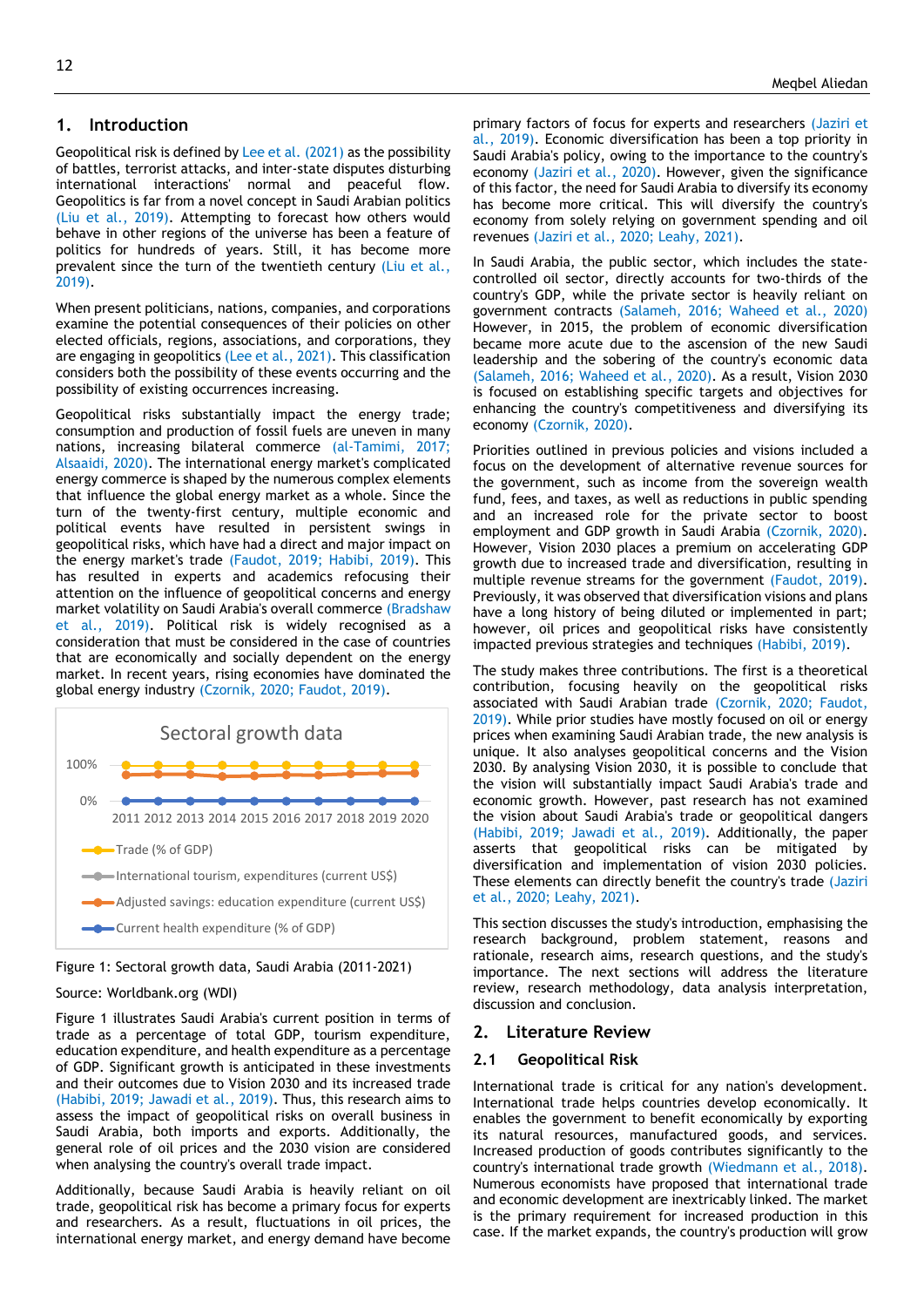as well. Thus, production and exchange are inextricably linked. Both affect the other in one way or another [\(Salameh, 2016\)](#page-8-1).

Geopolitics is defined as the state authority's practice of manipulating and competing for its territory [\(Pollins, 1989\)](#page-8-4). Currently, geopolitics is believed to be dominated by power struggles, various political parties, and rebellious groups [\(Nicolle et al., 2019\)](#page-8-5). Thus, geopolitics encompasses various events their varied causes and consequences, ranging from global warming to great trade collapse and terrorism to nuclear tensions [\(Caldara et al., 2018\)](#page-7-11).

Geopolitical risks are defined as those associated with terrorism, tensions, and wars among various states, all of which have a significant impact on countries' international relations [\(Caldara et al., 2018\)](#page-7-11). Geopolitical risks are widely regarded as important factors influencing the investment decisions of business investors, bankers, the press, and the financial sector [\(Nicolle et al., 2019\)](#page-8-5). Thus, geopolitical risks have a significant impact on the business cycle and financial markets and international trade [\(Caldara et al., 2018\)](#page-7-11). These events are global in scope and are inextricably linked, which means they have a significant impact on the economies of all countries and, indirectly, on their economic relationships [\(Nicolle et al.,](#page-8-5)  [2019\)](#page-8-5). Terrorist attacks and wars may also significantly contribute to economic contraction by lowering future values relative to the present. Few studies examine and explain how geopolitical risks affect developing countries [\(He et al., 2018\)](#page-7-12).

# **2.2 Geopolitical Risk in Saudi Arabia**

Geopolitical risks are not only introducing new threats, they are also amplifying existing ones. These risks significantly impact international trade, increasing the prices of products for private agents conducting international business [\(Nicolle et al.,](#page-8-5)  [2019\)](#page-8-5). As a result, it is concluded that geopolitical risks directly impact international trade [\(Glick et al., 2010\)](#page-7-13). At the moment, researchers are focusing their attention on the effect of geopolitical risks on the economy and international trade, owing to the rapid increase in political conflicts, regional and global wars, and terrorist attack [\(Blattman et al., 2010\)](#page-7-14). A series of events occurring in the country and neighboring countries due to political and domestic conflicts significantly impact the economy, international trade, and corporate investment decisions. Numerous investors, banks, financial journalists, and business investigators have prioritised geopolitical risk when making investment decisions [\(Alqahtani](#page-7-15)  [et al., 2020\)](#page-7-15).

Additionally, geopolitical risks have been reported to affect international trade indirectly. As there is a direct increase in the costs of establishing and conducting business and transactions, this ultimately decreases investment. In this case, geopolitical risks indirectly affect firms' export and import [\(Balcilar et al., 2018\)](#page-7-16). Geopolitical risk, according to research, may also affect international trade by influencing the exchange rate, financial and economic policies. Given that the exchange rate is determined by expectations [\(Engel et al., 2014\)](#page-7-17), geopolitical risks affect economic and financial policy expectations, significantly affecting the exchange rate and thus affecting international trade [\(Mueller et al., 2017\)](#page-8-6). According to reports, according to research conducted to mitigate the detrimental effects of regional conflict on commerce, regional conflicts significantly impact a country's trade even if the trading partners are not directly involved in the conflict. The impact lasts for three years in the case of interstate disputes and five years in the case of international disputes [\(Jauch et](#page-7-18)  [al., 2013\)](#page-7-18).

[\(Pham et al., 2017\)](#page-8-7) conducted research and concluded that terrorism in bordering countries has a significant impact on trade and can have a five-year effect. Even terrorist attacks that resulted in no single death resulted in a significant decline

in trade. Geopolitical risks impair international trade, industrialization, and employment indefinitely [\(Caldara et al.,](#page-7-11)  [2018\)](#page-7-11). According to research, the GDP of both exporter and importer countries is significantly related to the trade flow, and geopolitical risks harm global trade [\(Balcilar et al., 2018\)](#page-7-16). [Arif](#page-7-19)  et al. (2018) conducted a comparative analysis of Brazil and Russia and concluded that both countries' stock markets are extremely sensitive to geopolitical risks and are significantly impacted by them.

Various previous studies have attempted to ascertain the effects of various geopolitical risks on the financial markets. For instance, the impact of terrorism on the financial markets was assessed, and a negative correlation between major markets and terrorist attacks was discovered [\(Drakos, 2010\)](#page-7-20). [\(Arif et al., 2018\)](#page-7-19). Geopolitical risks exert a significant influence on domestic credit through various mechanisms. To begin, companies can postpone investment during periods of geopolitical conflict, such as war, political conflict, terrorism, and other tensions. Second, during geopolitical risk, consumers may lose trust in the government and its economic policies, causing them to postpone purchasing real estate, automobiles, and other assets. Thirdly, a higher level of rebel or geopolitical risks may harm citizens' democracy and freedom, resulting in the loss of country capital, eventually resulting in losing the country's domestic credit [\(Zhou et al., 2020\)](#page-8-8).

Saudi Arabia's economy is based on oil; it has significant petroleum reserves and is a major exporter of crude oil and petroleum products. Additionally, it plays a critical role in OPEC. Saudi Arabia's petroleum sector contributes significantly to the government's revenue and exports. Saudi Arabia's total world trade increased more than fivefold faster than the US trade, from 991975 million US dollars in 2001 to 5391093 million US dollars in 2013. This indicates that Saudi trade increased from 0.8% to 1.5% in the same year. Thus, it has been demonstrated unequivocally that Saudi trade is always more significant than other countries. Saudi Arabia's imports are always less than its exports, resulting in a positive trade balance [\(Salameh, 2016\)](#page-8-1).

Saudi Arabia is the world's largest oil producer and exporter. It has the largest oil reservoirs globally, accounting for 15% of total global reserves. Saudi Arabia's economy is heavily reliant on the oil industry. Oil prices have fluctuated significantly over the last few years, having a significant impact on the economy [\(Nurunnabi, 2017\)](#page-8-9). Saudi Arabia's government is heavily reliant on the country's oil industry. During the 1970s and 1980s, approximately 95% of the state's budget was supported by oil revenue. This share was then reduced to approximately 75% during the 1990s. Then Saudi Arabia lacked sound financial policies that would have allowed it to maximise oil revenue payouts over time while minimising profit volatility [\(He et al.,](#page-7-12)  [2018\)](#page-7-12).

#### **2.3 Trade in Saudi Arabia**

By the end of 2014, the global oil market had seen a steep decline in oil prices. In April 2014, the cost of an oil barrel was \$114; by the end of the year, it had fallen to \$50. This resulted in the collapse of Saudi Arabia's economy. By 2015, Saudi Arabia had the largest shortfall in the G20, accounting for 15% of its GDP. Not only that, by 2016, this shortfall had grown to 17.3 percent of Saudi Arabia's gross domestic product. As a result of these deficits, the national debt increased to 13% of GDP in 2016. In 2016, Saudi officials indicated that economic challenges represented a significant opportunity to accelerate the transformation of Saudi Arabia's financial structure, despite the impending crisis in the coming years. In April, the deputy crown prince Muhammad bin Salman unveiled a reform agenda dubbed Vision 2030. [\(Moshashai et al., 2020\)](#page-8-10). Saudi Arabia Vision 2030 is a massive transformational plan centred on three pillars: an energetic society, a thriving economy, and a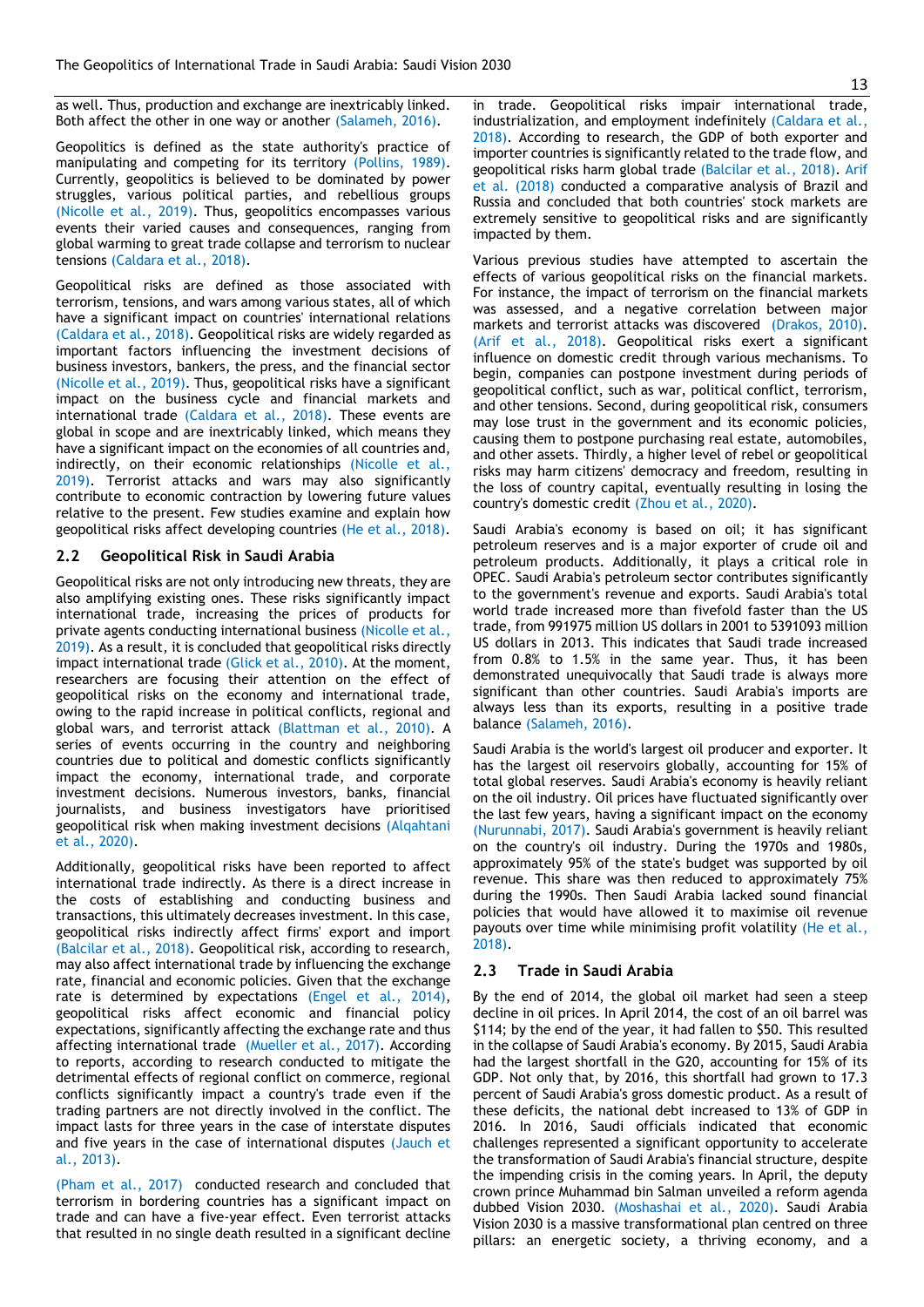motivated nation. A flourishing economy is only possible if the educational system is aligned with market demands. This is only possible if the vision recognises that the 21st century's longterm economic development will be knowledge-based [\(Alzahrani et al., 2017\)](#page-7-21). The reforms were then drafted in all of the imperial court's offices. The reforms in Vision 2030 are expected to bring about significant changes in Saudi society and economy, by empowering citizens to form the majority of the kingdom's workforce, increasing the government's revenue, and decoupling oil prices and the budget. Vision 2030's primary objectives are to increase non-oil exports to 50% of government revenue and increase the private sector's share of the economy from 40% to 50%. [\(Moshashai et al., 2020\)](#page-8-10).

At the moment, researchers are focusing their attention on the effect of geopolitical risks on the economy and international trade, owing to the rapid increase in political conflicts, regional and international wars, and terrorist attacks [\(Blattman et al.,](#page-7-14)  [2010\)](#page-7-14). A series of events occurring in the country and neighboring countries due to political and domestic conflicts have a significant impact on the economy, international trade, and corporate investment decisions. Numerous investors, banks, financial journalists, and business investigators have prioritised geopolitical risk when making investment decisions [\(Alqahtani et al., 2020\)](#page-7-15).Additionally, geopolitical risks, particularly the Saudi-Qatar political conflict, significantly impact the Gulf Cooperation Council (GCC) market's efficacy [\(Selmi et al., 2020\)](#page-8-11). Recent research examined the impact of geopolitical risks on oil prices. It was established that a dramatic increase in the geopolitical risks index is directly related to the unexpected rise in oil prices [\(Selmi et al., 2020\)](#page-8-11).

Geopolitical risks are growing in the Gulf Cooperation Council (GCC) region, particularly in Saudi Arabia and worldwide. There are numerous conflicts, wars, assaults, and the threat of war that significantly impact the production of oil and petroleum products and their export to other countries. On September 14, 2019, drones and missiles attacked Aramco's oil plant, causing significant damage to the facility. This devastating attack resulted in a 50% reduction in oil production. The very next day following the attack, oil prices increased by 20% in the early hours of trading [\(Alqahtani et al., 2020\)](#page-7-15). According to research, the Gulf Cooperation Council (GCC) stock market is largely influenced by three factors: international, regional, and domestic conflicts and news, political conflicts, and market sentiments [\(Mohalhal, 2015\)](#page-8-12).

A study was conducted to determine if there is a link between geopolitical conflicts and the rise in oil prices. This research examined 32 geopolitical conflicts, ranging from the American civil war to the most recent Arab conflict over oil prices. Geopolitical risks were found to impact oil prices [\(Noguera-](#page-8-13)[Santaella, 2016\)](#page-8-13) significantly. Another study examined the impact of global conflicts and tensions on the oil and stock market markets. It was concluded that geopolitical conflicts significantly impacted the oil market [\(Antonakakis et al.,](#page-7-22)  [2017\)](#page-7-22). The majority of research indicates that geopolitical risks play a significant role in the movement of stock markets and volatility [\(Selmi et al., 2020\)](#page-8-11).

# **3. Method**

# **3.1 Model Specification**

Geopolitical events exacerbate geopolitical risks; in the case of Saudi Arabia, consumption and energy production are also imbalanced, resulting in a difference between energy exports and imports. Another researcher examines the effects of geopolitical risks on Saudi Arabia's overall international trade, taking control variables such as GDP, currency rate, inflation, trade openness, interest rate, and governmental effectiveness. The paper used a fixed effect regression model with lag explanatory variables to examine the effect of the geopolitical risk index on Saudi Arabia's overall trade, or exports and imports. Compared to ordinary least squares estimation, the fixed-effect model of the individual and time can simultaneously control the impact of regional fixed factors that do not change with macroeconomic variables over time and do not change with the region in terms of the regression results. The equations below illustrate the regression model.

Ln IMP<sub>t</sub> =  $B_0 + B_1$ <sup>\*</sup>Ln GPR<sub>t</sub> +  $B_2$ <sup>\*</sup>Ln GPR<sub>i(t - 1)</sub> +  $B_3$ <sup>\*</sup>Ln GPR<sub>i(t - 2)</sub> +  $B_4$ <sup>\*</sup>Ln GPR<sub>i(t - 3)</sub> +  $B_5X_{it}$  + η<sub>t</sub> + π<sub>i</sub> + ε<sub>it</sub> (1)

Ln  $EXP_t = B_0 + B_1 * Ln GPR_t + B_2 * Ln GPR_{i(t-1)} + B_3 * Ln GPR_{i(t-2)} +$  $B_4^*$ Ln GPR<sub>i(t - 3)</sub> +  $B_5X_{it}$  + η<sub>t</sub> + π<sub>i</sub> + ε<sub>it</sub> **(1)** 

In the equation above, subscript """""i"" """represents the individual country, t represents the time or the associated year. Whereas Ln IMP represents the dependent variable, imports and EXP represents the exports of Saudi Arabia, Ln GPR represents the independent variable or the explanatory variable geopolitical risk. The explanatory factor geopolitical risk has been considered in different lags to account for the effect of the time lags, and is considered in context of (t-1)/ (t-2)/ (t-3), in the regression model. In the above model, X represents covariates or the control variables that can influence the association between the dependent and the independent factors. The present study considers GDP, governmental effectiveness, forex rate, interest rate and inflation as the control factors. In the present study, monthly GDP of Saudi Arabia is approved with the frequency conversion of quarterly gross domestic product, without alteration in the time trend. In the above equation, the term """""ηt"" """represents the time fixed effect,  $\varepsilon_{it}$  is defining the error term and  $\pi_i$  represents the individual fixed effect.

# **3.2 Variables and Data**

For this study, monthly data for Saudi Arabia were collected from January 2000 to December 2020, with the majority of the data beginning in January 2001 due to a lack of data. [Caldara](#page-7-11)  et al. (2018) present a GPR index for quantifying geopolitical risks based on an analysis of newspaper articles for Saudi Arabia over a specified period. It then provides monthly data beginning in January 1985 and ending in February 2021 and two distinct decomposition indicators, namely GPA and GPT. The International Trade Centre provided data on oil exports and imports. Saudi Arabia's monthly GDP is calculated using a frequency conversion of the country's quarterly gross domestic product obtained from the World Bank's website. The Wind and EPU databases are used to obtain exchange rates and current interest rates. Additionally, logarithmic treatment is used in this paper, and SPSS 24.0, EViews 11, and Stata version 16 are used for analysis and processing.

#### **3.3 Empirical Outcomes**

The paper examined the effect of geopolitical risks on Saudi Arabia's oil exports and imports using a fixed effect regression model with lag variables, emphasizing the coefficient significance and size of the explanatory variable LnGPR. Additionally, the study employs the fixed effect PPML test to validate the empirical results. The results of parameter estimation are summarised in Table 2.

The table above summarises the descriptive statistical findings for the variables examined. As can be seen, the mean value for the GPR remains 252 for the sample, while the mean value for exports and imports is 216. Geopolitical risk has a standard deviation of 29.24 and a skewness of 0.8, while standard deviation of 1.34 and ln export has a standard deviation of 0.54. The sample's mean GDP is 234. The standard deviations are small, indicating that the sample has a low degree of dispersion.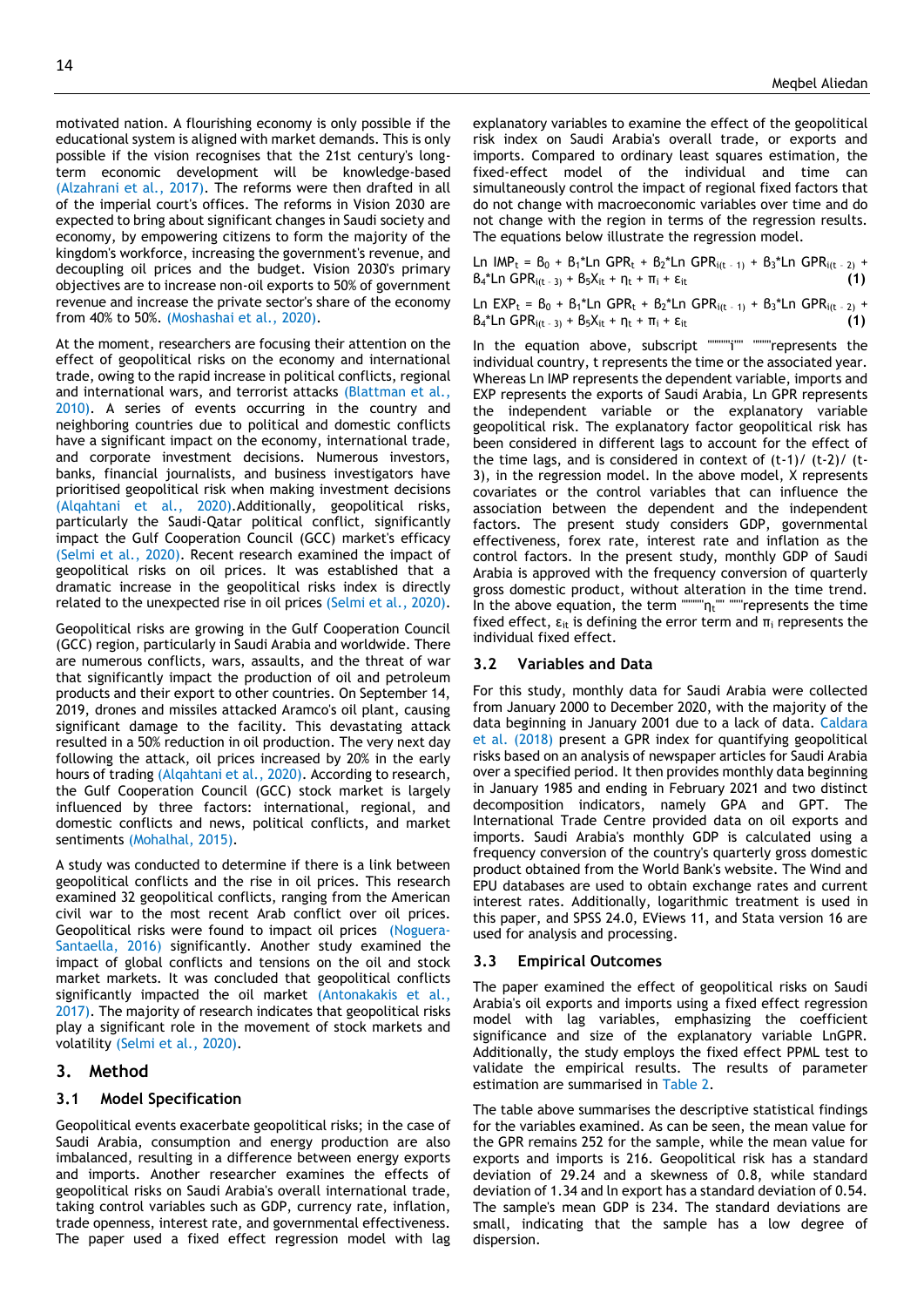Additionally, the data is normal, as indicated by the skewness and kurtosis measures. These previous studies (Baur et al., [2018\)](#page-7-23) demonstrate that they used the same regression methods and obtained similar results. It is critical to determine whether our findings correlate with the GPR's pre-designed geopolitical risk phrases.

Following the table above, the impact of the geopolitical risk index on the exports and imports of Saudi Arabia is significant and negative. The impact of geopolitical risks on oil exports is significant in the context of Saudi Arabia in comparison with the imports. Moreover, FE-PPML models are also verifying the conclusions drawn above. According to the table above, the direction and magnitude of geopolitical threats' influence on oil trading volumes are largely consistent with prior outcomes, which may be considered robust. The ln import value for geopolitical risk is -0.128, while the ln export value for

Table 2. The Impact of GPR on Oil Imports and Exports

geopolitical risk is -0.184. Individual controls over ln imports and exports are significant.

### **3.4 Robustness Test**

The paper considers the outbreak of the financial crisis as a major dummy variable represented by Et, before September 2008, Et = 0. After this, it is Et = 1. the model generated is presented as follows.

LnTRADE<sub>it</sub> =  $\lambda_0$  +  $\lambda_1$  \* LnGPR<sub>it</sub> +  $\lambda_2$  \* Et +  $\lambda_3$  \*  $X_{it}$  +  $\eta_t$  +  $\pi_i$  +  $\varepsilon_{it}$  **(3)** 

Table 1. Descriptive Statistics

| Item     | <b>GPR</b> | Ln Import | Ln Export | Ln GDP |
|----------|------------|-----------|-----------|--------|
|          | 252        | 216       | 216       | 234    |
| Mean     | 102.90     | 17.22     | 23.38     | 10.58  |
| Std      | 29.24      | 1.34      | 0.54      | 0.49   |
| Skewness | 0.8        | 0.9       | 0.3       | 0.8    |
| Kurtosis |            |           | l.25      | 1.4    |

|                    |                      | LnImport              |                      |                 | LnExport              |                        |
|--------------------|----------------------|-----------------------|----------------------|-----------------|-----------------------|------------------------|
|                    |                      |                       | 3                    | 4               | 5.                    | 6                      |
| LnGPR              | $-0.146$ * $(-1.70)$ | $-0.069$ ** $(-2.19)$ | $-0.004$ *** (-2.57) | $-0.036(-0.37)$ | $-0.092$ ** $(-2.52)$ | $-0.004$ *** $(-2.71)$ |
| LnGPR_lag1         | $-0.085(-0.92)$      | $-0.019(-0.60)$       | $-0.001(-0.74)$      | $-0.015(-0.14)$ | $-0.048(-1.23)$       | $-0.002(-1.40)$        |
| LnGPR_lag2         | $-0.081(-0.88)$      | $-0.024(-0.74)$       | $-0.001(-0.87)$      | $-0.029(-0.28)$ | $-0.060(-1.54)$       | $-0.003 * (-1.73)$     |
| $LnGPR$ $lag3$     | $-0.129(-1.50)$      | $-0.027(-0.91)$       | $-0.002(-1.09)$      | $-0.070(-0.71)$ | $-0.109$ *** (-2.99)  | $-0.005$ *** $(-3.28)$ |
| LnGDP              | 1.056                | 1.272                 | 0.062                | 0.821           | 0.949                 | 0.045                  |
| Interest rate      | $-0.016$             | 0.002                 | $-0.000$             | $-0.020$        | $-0.018$              | $-0.000$               |
| GE                 | $-0.023$             | 0.001                 | $-0.000$             | $-0.040$        | $-0.014$              | $-0.000$               |
| FX rate            | 0                    | $-0.000$              | 0                    | 0               | $-0.000$              | $-0.001$               |
| <b>INF</b>         | $-0.017$             | 0.003                 | $-0.000$             | $-0.000$        | $-0.008$              | $-0.000$               |
| Cons               | 11.332               | 7.693                 | 2.353                | 12.671          | 12.226                | 2.594                  |
| Time control       | No                   | Yes                   | Yes                  | No              | Yes                   | No                     |
| Individual control | No                   | Yes                   | Yes                  | No              | Yes                   | No                     |
| N                  | 4009                 | 4009                  | 4009                 | 4009            | 4009                  | 4009                   |
|                    | 353.22               | 934.54                |                      | 184.81          | 451.31                |                        |
| R-squared          | 0.3819               | 0.3184                | 0.0299(Pseudo)       | 0.2443          | 0.1438                | 0.0309(Pseudo)         |

Table 3. The Impact of GPR on Oil Imports and Exports with Et

|                    | Ln Import              | Ln Export              |
|--------------------|------------------------|------------------------|
| Ln GPR             | $-0.128$ *** $(-5.16)$ | $-0.184$ *** $(-6.06)$ |
| Dummy variable     | Yes                    | Yes                    |
| Control variable   | Yes                    | Yes                    |
| Time control       | Yes                    | Yes                    |
| Individual control | Yes                    | Yes                    |

Notes: \*, \*\*, \*\*\* stand for significant levels of 10%, 5%, and 1%, respectively, and the values in brackets are T-values.

Time Lag Analysis

With the help of the study of import volume as an instance, the mediating impact model is presented as follows:

Ln Importit =  $\lambda$ 0 +  $\lambda$ 1 \* Ln GPRit +  $\lambda$ 2 \* Xit + εit (3)

$$
\text{Ln} \, \text{Pct} = \alpha \, 0 + \alpha \, 1 \cdot \text{Ln} \, \text{GPRit} + \alpha \, 2 \cdot \text{Xit} + \epsilon \, \text{it}
$$
\n(4)

Ln Importit =  $\gamma$ 0 +  $\gamma$ 1 \* Ln GPRit +  $\gamma$ 2 \* LnPct +  $\gamma$ 3 \* Xit + εit (5)

Based on these models, the results of the Time lag effect and regression are presented in the table below.

Table 4. The Impact of GPR on Oil Imports and Exports with Bootstrap

|                    | LnImport               | LnExport             |
|--------------------|------------------------|----------------------|
| LnGPR              | $-0.103$ *** $(-4.20)$ | $-0.176$ *** (-6.39) |
| Control variable   | Yes                    | Yes                  |
| Time control       | Yes                    | Yes                  |
| Individual control | Yes                    | Yes                  |

Notes: \*, \*\*, \*\*\* stand for significant levels of 10%, 5%, and 1%, respectively, and the values in brackets are Z-values.

Additionally, table 4 summarises the results of the bootstrap approach for resampling with replacement to obtain adequate and progressive estimators. According to the table, the magnitude and direction of the effects of geopolitical risk on Saudi Arabia's oil trading volumes are consistent with previous findings, which is solid. Additionally, the study focuses on grouping regression tests. The study examines group progression using the GPR index, and the results are summarised in Table 5. According to the results in Table 5, the direction and magnitude of the effect of geopolitical risk on oil trade are highly consistent with previous findings.

Table 5. The Impact of GPR on oil Imports and Exports with Regression by Group

| Quantile of GPR    | $0 - 10%$ | 10-25%   | 25-50%    | 50-75%    | 75-90%   | 90-100%  |
|--------------------|-----------|----------|-----------|-----------|----------|----------|
| Ln import          | $0.048**$ | $-0.332$ | $-0.926$  | 0.060     | $-0.15$  | $-0.045$ |
| Ln export          | $0.035**$ | $-0.122$ | $-0.876$  | 0.000     | $-0.12$  | $-0.044$ |
| Ln GPR             | 0.083     | 0.241    | $-0.607*$ | $-0.587*$ | $-0.528$ | 0.082    |
| Control variables  | Yes       |          |           |           |          |          |
| Time control       | Yes       |          |           |           |          |          |
| Individual control | Yes       |          |           |           |          |          |

Notes: \*, \*\*, \*\*\* stand for significant levels of 10%, 5%, and 1%, respectively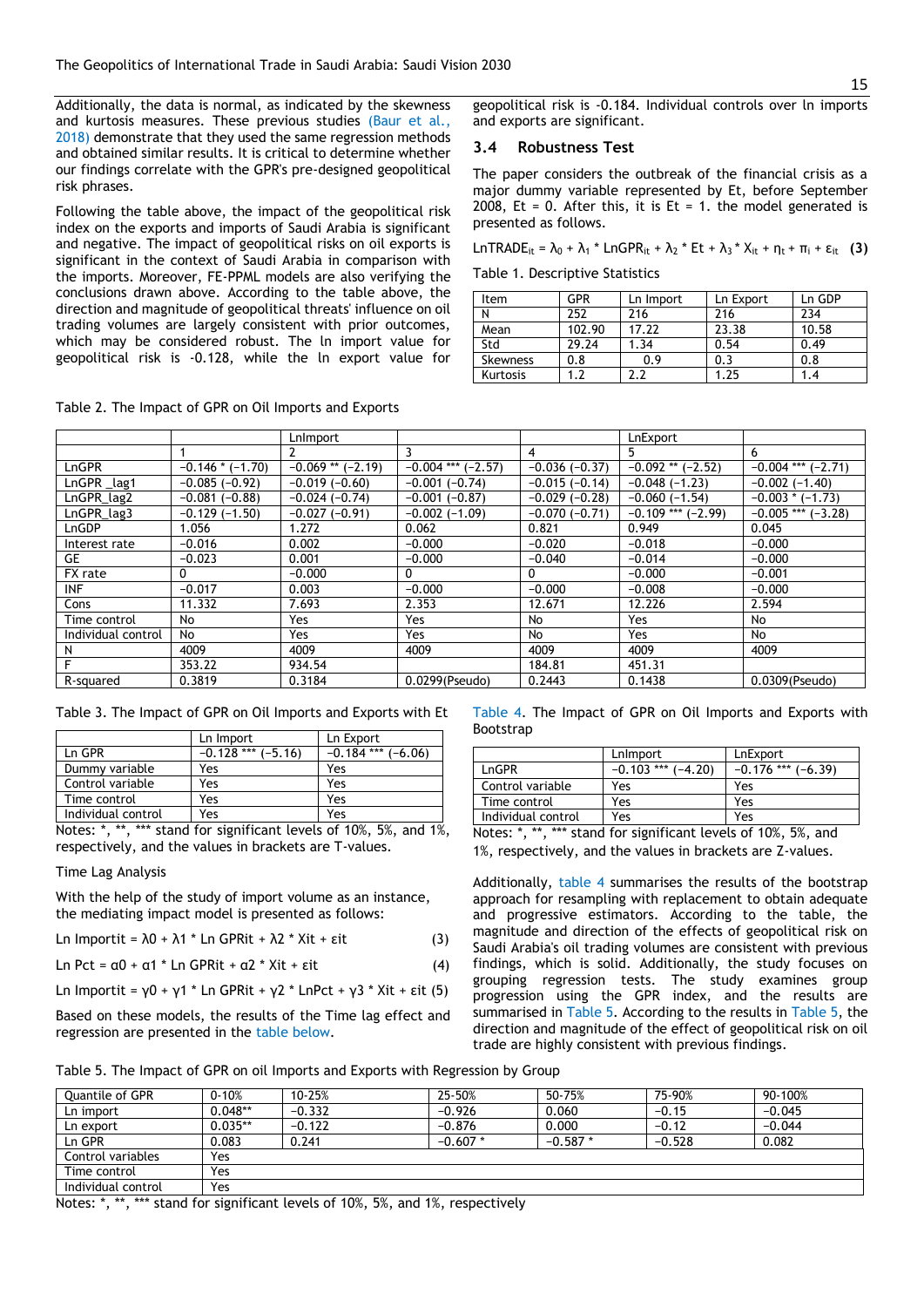|  |  |  | Table 6. The Time Lag Effect of GPR on Oil Imports and Exports |  |  |  |
|--|--|--|----------------------------------------------------------------|--|--|--|
|--|--|--|----------------------------------------------------------------|--|--|--|

|                    | Ln Import              | Ln Export               |
|--------------------|------------------------|-------------------------|
|                    | (1)                    | (2)                     |
| Ln GPR lag1        | $-0.051$ ** $(-2.06)$  | $-0.124$ *** $(-4.00)$  |
| LnGPR lag2         | $-0.048 * (-1.91)$     | $-0.127$ *** $(-4.11)$  |
| LnGPR_lag3         | $-0.044$ * $(-1.77)$   | $-0.139$ ***<br>$-4.47$ |
| $LnGPR \_lag4$     | $-0.047$ * ( $-1.88$ ) | $-0.137$ *** $(-4.44)$  |
| LnGPR lag5         | $-0.054$ ** $(-2.15)$  | $-0.140$ *** $(-4.53)$  |
| LnGPR lag6         | $-0.065$ *** $(-2.62)$ | $-0.125$ *** $(-4.03)$  |
| LnGPR lag7         | $-0.066$ *** $(-2.64)$ | $-0.102$ *** $(-3.31)$  |
| LnGPR lag8         | $-0.096$ *** $(-3.85)$ | $-0.107$ *** $(-3.47)$  |
| LnGPR_lag9         | $-0.104$ *** (-4.17)   | $-0.106$ *** $(-3.44)$  |
| LnGPR lag10        | $-0.066$ *** (-2.67)   | $-0.099$ *** $(-3.21)$  |
| LnGPR lag11        | $-0.069$ *** (-2.77)   | $-0.100$ *** $(-3.23)$  |
| $LnGPR \_lag12$    | $-0.055$ ** $(-2.19)$  | $-0.076$ ** (-2.44)     |
| LnGPR lag13        | $-0.038(-1.50)$        | $-0.060$ ** $(-2.28)$   |
| LnGPR lag14        | $-0.017(-0.69)$        | $-0.023(-1.17)$         |
| LnGPR lag15        | $-0.007(-0.27)$        | $-0.011(-0.58)$         |
| Control variable   | Yes                    | Yes                     |
| Time control       | Yes                    | Yes                     |
| Individual control | Yes                    | Yes                     |

Notes: \*, \*\*, \*\*\* stand for significant levels of 10%, 5%, and 1%, respectively, and the values in brackets are T-values.

In accordance with table 7 above, there is a direct impact of the geopolitical risk on the imports of Saudi Arabia. Moreover, it can also be observed that the impact of the geopolitical risk is significant and negative on the overall imports. These results can also be observed to be consistent with the benchmark regression results. In conclusion, it can be observed that the geopolitical risks suppress imports for Saudi Arabia due to the fluctuations in the oil prices as well. Moreover, focusing on the exports of Saudi Arabia as well, it can be observed that there are adverse impacts of the geopolitical risks on the exports. Furthermore, Sobel test is applied for verification of the robustness of the mediating impact. Table 8 represents the suppression of the geopolitical risks on the imports of Saudi Arabia, under the influence of the prices of the crude oil. Whereas, as a result of focusing on table 9 below, it can be observed that the geopolitical risks have a significant impact on the imports of Saudi Arabia due to the enhancement of the oil prices. Furthermore, it can also be observed that the test represents that demand and supply of the oil markets in the case of Saudi Arabia are elastic.

Table 7. Test Results of The Impact Mechanism of GPR on Oil Imports and Exports

| LnPC(1)      | LnImport (2) | LnImport (3) | LnExport (4) | LnExport (5) |
|--------------|--------------|--------------|--------------|--------------|
| $-0.423$ *** | $-0.617$ *** | $-0.455$ *** | $-0.494$ *** | $-0.279**$   |
|              |              | $0.341***$   |              | $0.453***$   |
| Yes          | Yes          | Yes          | Yes          | Yes          |
| 4009         | 4009         | 4009         | 4009         | 4009         |
| 0.1618       | 0.3691       | 0.3777       | 0.2158       | 0.2285       |
|              |              |              |              |              |

Notes: \*, \*\*, \*\*\* stand for significant levels of 10%, 5%, and 1%, respectively

| Table 8. Test Results of the Impact Mechanism of GPR on Oil Imports and Exports |  |
|---------------------------------------------------------------------------------|--|
|---------------------------------------------------------------------------------|--|

|                  | LnPco(1)     | LnImport(2)  | LnImport(3)  | LnExport(4)  | LnExport(5) |
|------------------|--------------|--------------|--------------|--------------|-------------|
| Ln GPR           | $-0.425$ *** | $-0.617$ *** | $-0.429$ *** | $-0.494$ *** | $-0.220*$   |
| Ln Pco           | –            | –            | $0.393$ ***  |              | $0.572$ *** |
| Control Variable | Yes          | Yes          | Yes          | Yes          | Yes         |
|                  | 4009         | 4009         | 4009         | 4009         | 4009        |
| R-squared        | 0.1320       | 0.3691       | 0.3809       | 0.2158       | 0.2368      |

Notes: \*, \*\*, \*\*\* stand for significant levels of 10%, 5% and 1% respectively.

Table 9. Test Results of the Impact Mechanism of GPR on Oil Imports and Exports

|                  | LnPng(1)   | Lnimport (2) | LnImport (3) | LnExport (4) | LnExport (5) |
|------------------|------------|--------------|--------------|--------------|--------------|
| LnGPR            | $0.104$ ** | $-0.617$ *** | $-0.524$ **  | $-0.494$ *** | $-0.321$ *** |
| LnPng            |            |              | $-0.120$ *** |              | $-0.066$ *** |
| Control variable | Yes        | Yes          | Yes          | Yes          | Yes          |
|                  | 4009       | 4009         | 4009         | 4009         | 4009         |
| R-squared        | 0.0295     | 0.3691       | 0.3936       | 0.2158       | 0.2173       |

Notes: \*, \*\*, \*\*\* stand for significant levels of 10%, 5%, and 1%, respectively.

# Table 10. Test Results of The Impact of GPR on Oil Importing and Exporting

|                    | Energy-Importing       |                      | Energy-Exporting |                      |  |
|--------------------|------------------------|----------------------|------------------|----------------------|--|
| LnGPR              | $-0.096$ *** $(-4.13)$ | $-0.261$ *** (-5.85) | $-0.021(-0.43)$  | $-0.115$ *** (-3.91) |  |
| Control variable   | Yes                    |                      | Yes              |                      |  |
| Time control       | Yes                    |                      | Yes              |                      |  |
| Individual control | Yes                    |                      | Yes              |                      |  |
| N                  | 2280                   | 2280                 | 1729             | 1729                 |  |
|                    | 1449.70                | 526.34               | 565.53           | 593.27               |  |
| R-squared          | 0.5419                 | 0.4466               | 0.0472           | 0.3902               |  |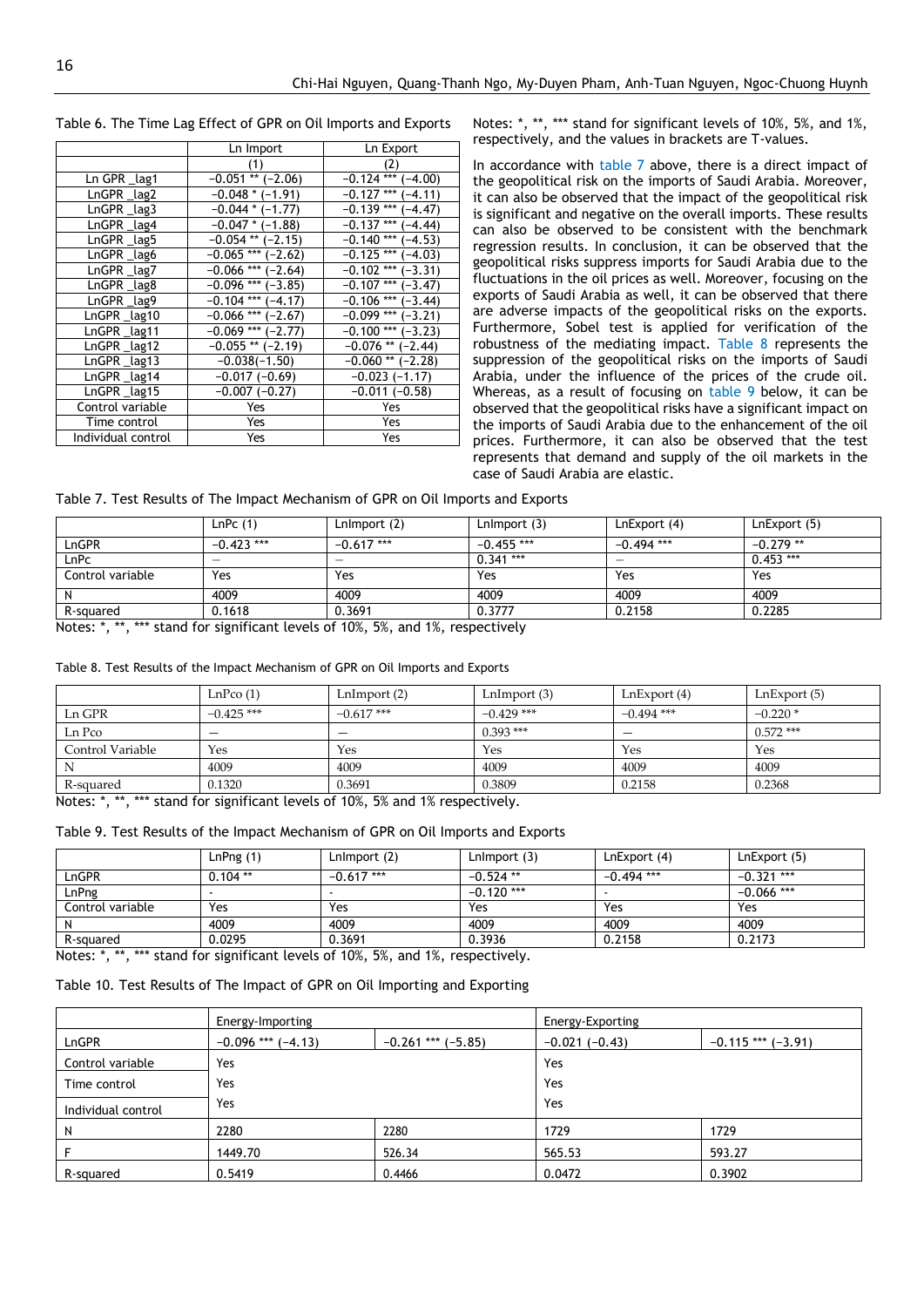Total sample for energy importing was 2280, and the value for geopolitical risk is -0.096. The value for energy-exporting is - 0.021 with the sample size of 1729. The f value for importing is 1449.70, while the value of f for exporting is 565.53. the rsquare is 0.5419 for importing and r-square for exporting is 0.0472.

# **4. Discussion and Conclusion**

# **4.1 Discussion**

The objectives of this study were to ascertain the impact that geopolitical risk has on global trade in the context of Saudi Arabia while also taking into account Vision 2030. Additionally, the study examined the effects of gross domestic product, currency exchange rates, trade openness, inflation, governmental effectiveness, and interest rates on the relationship between geopolitical risks and global trade. According to the findings, geopolitical risks have a significant overall impact on Saudi Arabia's international trade, but the impact has been determined to be negative. This means that as geopolitical risks increase, Saudi Arabia's overall international trade declines, resulting in adverse consequences [\(Akhmat et](#page-7-24)  [al., 2014;](#page-7-24) [Anser et al., 2021\)](#page-7-25).According to numerous previous studies, geopolitical risk is considered the number one global corporate risk; consequently, most studies have suggested that this risk harms businesses, organisational performance, and industrial outcomes [\(Demir et al., 2020;](#page-7-26) [Khayat, 2017\)](#page-7-27). As a result of these adverse effects, it is clear that geopolitical risks negatively impact overall trade and be significantly negative in the case of Saudi Arabia. The complex relationship between geopolitical risks and geopolitical drivers can provide significant insight into the impact of geopolitical risks on a country's overall trade [\(Ranjan et al., 2011;](#page-8-14) [Rasoulinezhad et](#page-8-15)  [al., 2020\)](#page-8-15). Successful organisations and nations are those that have a thorough understanding of geopolitical drivers, thereby reducing the likelihood of geopolitical risks occurring and resulting in minimal adverse effects on overall trade [\(Ranjan et](#page-8-14)  [al., 2011;](#page-8-14) [Rasoulinezhad et al., 2020\)](#page-8-15).

According to the study's findings, the effects of gross domestic product and currency exchange rates on overall international trade are significant in the context of Saudi Arabia. The impact is significant because increasing gross domestic product contributes to meeting significant demand, resulting in an increased volume of trade [\(Sayari et al., 2017\)](#page-8-16). On the other hand, the forex rate significantly impacts currency rates, thereby affecting international trade [\(Sehleanu,](#page-8-17) 2016). Additionally, the study discovered that inflation significantly impacts overall international trade. This impact was discovered because inflation is defined as the rate of increase in prices over a specified period, and it is a well-known fact that changes or increases in prices have a direct effect on demand and supply, thereby affecting overall international trade as well [\(Sun et al., 2021\)](#page-8-18).

The researcher discovered that trade openness has a significant impact on overall international trade in Saudi Arabia. This impact is significant because trade openness reflects a country's economic orientation in international trade. The degree of imports and exports is also highly dependent on trade openness [\(Zhou et al., 2020\)](#page-8-8). This clearly states that trade openness has a sizable impact on global trade in the context of Saudi Arabia. Additionally, the study's findings indicate that interest rates significantly impact overall international trade, as they are directly related to imports and exports. As a result, they can significantly impact supply and demand, thereby affecting overall international trade [\(Zhou et al., 2020\)](#page-8-8). According to the study's findings, the overall impact of governmental effectiveness on overall international trade is significant.

Governmental effectiveness results in significant policies, rules, and regulations, resulting in increased ease of trade and business. Thus, governmental policies can either significantly slow down or enhance substantially trade [\(Anser et al., 2021;](#page-7-25) [Demir et al., 2020\)](#page-7-26). However, the overall impact of the government's role and effectiveness on general international trade is significant in Saudi Arabia.

#### **4.2 Conclusion**

The researcher examined the impact of geopolitical risks on global trade in general, as well as the impact of control variables such as GDP, currency exchange rate, inflation, trade openness, interest rate, and government effectiveness. While it is difficult to avoid geopolitical risk completely, three prudent measures can significantly mitigate it: Supply chains are being expanded, and critical assets are being dispersed. The difficulties that geopolitical threats would exacerbate. In the next two decades, competition for global influence is expected to reach a new high, surpassing the Cold War. The recommended policy for geopolitical risk is that many corporate boards of directors have already considered geopolitical concerns. However, the conversations frequently revolve around a single investment, project, or entry or exit from a market. As a result, they overlook the broader strategic context, the full range of risk scenarios and their associated consequences, and critical decision points.

The researchers considered these variables in great detail in the context of Saudi Arabia and the impact of Vision 2030. According to the findings, geopolitical risks have a significant and negative impact on overall international trade in Saudi Arabia. However, the control variables GDP, currency exchange rate, inflation, trade openness, governmental effectiveness, and interest rate were found to significantly affect the relationship between geopolitical risks and overall international trade.

#### **4.3 The study's Implications**

This study has far-reaching implications, not just for Saudi Arabia, but for any country's overall international trade. Geopolitical risks are global factors that can affect any country's business, industries, and general trade, posing challenges in geopolitical drivers. Thus, the study's generalizability and acceptability are extremely broad. Additionally, the study significantly contributes to theoretical significance by analysing the effects of GDP forex rate, inflation, trade openness, interest rate, and governmental effectiveness, while also considering the vision 2030 in the context of the relationship between geopolitical risks and overall international trade. The study indicates that governments can implement policies that will reduce geopolitical drivers, thereby reducing geopolitical risks.

# **4.4 Restrictions and Recommendations for Future Research**

Along with the implications of this study, there are some limitations. The first limitation is that it is limited to geopolitical risks; however, numerous other types of risks can significantly impact Saudi Arabia's international trade. Economic, financial, and compliance risks all have a significant impact on international trade, and future researchers are encouraged to take these risks into account. The study's sample size is limited, and future researchers are encouraged to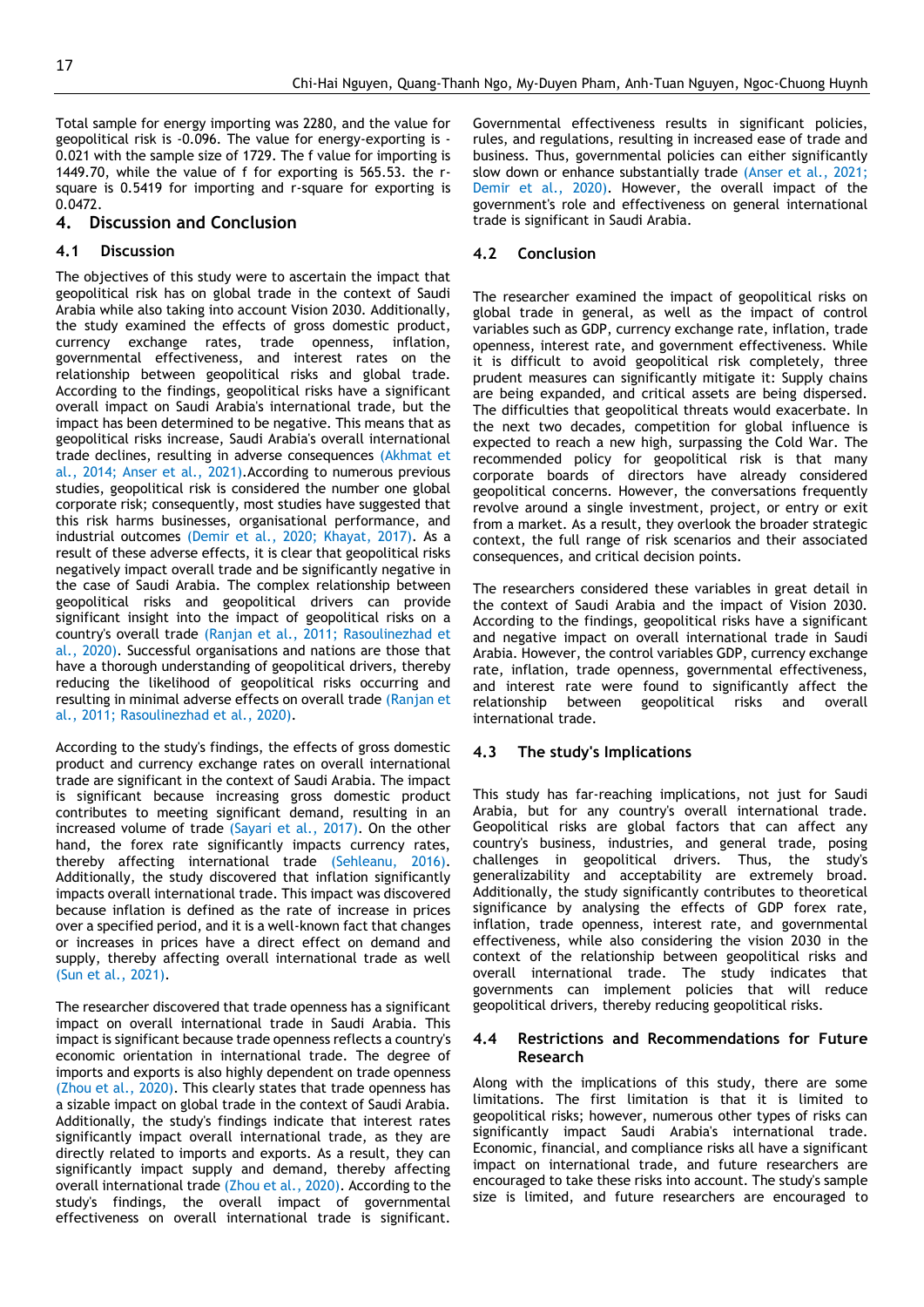expand the sample size to increase the study's acceptability and generalizability.

#### **Acknowledgement**

This work was supported through the Annual Funding track by the Deanship of Scientific Research, Vice Presidency for Graduate Studies and Scientific Research, King Faisal University, Saudi Arabia grant No: AN000662.

#### **References**

- <span id="page-7-24"></span>Akhmat, G., Zaman, K., Shukui, T., & Sajjad, F. (2014). Exploring the root causes of terrorism in South Asia: everybody should be concerned. *Quality & Quantity,*  48(6), 3065-3079. doi[:https://doi.org/10.1007/s11135-](https://doi.org/10.1007/s11135-013-9941-2) [013-9941-2](https://doi.org/10.1007/s11135-013-9941-2)
- <span id="page-7-1"></span>al-Tamimi, N. (2017). Saudi Vision 2030 and the Consequences Of the Gulf Crisis. Retrieved from [https://d1wqtxts1xzle7.cloudfront.net/53989639/a9e72](https://d1wqtxts1xzle7.cloudfront.net/53989639/a9e72c11f78e4b20a3a483c35278c9cc_100) [c11f78e4b20a3a483c35278c9cc\\_100](https://d1wqtxts1xzle7.cloudfront.net/53989639/a9e72c11f78e4b20a3a483c35278c9cc_100)
- <span id="page-7-15"></span>Alqahtani, J. S., Oyelade, T., Aldhahir, A. M., et al. (2020). Prevalence, severity and mortality associated with COPD and smoking in patients with COVID-19: a rapid systematic review and meta-analysis. *PloS one, 15*(5), e0233147. doi[:https://doi.org/10.1371/journal.pone.0233147](https://doi.org/10.1371/journal.pone.0233147)
- <span id="page-7-2"></span>Alsaaidi, H. Z. (2020). *Nation Branding and The Case of Saudi Vision 2030 and The Use of Twitter*: Rochester Institute of Technology.
- <span id="page-7-21"></span>Alzahrani, L., Al-Karaghouli, W., & Weerakkody, V. (2017). Analysing the critical factors influencing trust in egovernment adoption from citizens' perspective: A systematic review and a conceptual framework. *International Business Review, 26*(1), 164-175. doi[:https://doi.org/10.1016/j.ibusrev.2016.06.004](https://doi.org/10.1016/j.ibusrev.2016.06.004)
- <span id="page-7-25"></span>Anser, M. K., Syed, Q. R., & Apergis, N. (2021). Does geopolitical risk escalate CO2 emissions? Evidence from the BRICS countries. *Environmental Science and Pollution Research, 28*(35), 48011-48021. doi[:https://doi.org/10.1007/s11356-021-14032-z](https://doi.org/10.1007/s11356-021-14032-z)
- <span id="page-7-22"></span>Antonakakis, N., Chatziantoniou, I., & Filis, G. (2017). Energy consumption, CO2 emissions, and economic growth: An ethical dilemma. *Renewable and Sustainable Energy Reviews, 68*, 808-824. doi[:https://doi.org/10.1016/j.rser.2016.09.105](https://doi.org/10.1016/j.rser.2016.09.105)
- <span id="page-7-19"></span>Arif, I., & Rawat, A. S. (2018). Corruption, governance, and tax revenue: evidence from EAGLE countries. *Journal of Transnational Management, 23*(2-3), 119-133. doi[:https://doi.org/10.1080/15475778.2018.1469912](https://doi.org/10.1080/15475778.2018.1469912)
- <span id="page-7-16"></span>Balcilar, M., Bonato, M., Demirer, R., & Gupta, R. (2018). Geopolitical risks and stock market dynamics of the BRICS. *Economic Systems, 42*(2), 295-306. doi[:https://doi.org/10.1016/j.ecosys.2017.05.008](https://doi.org/10.1016/j.ecosys.2017.05.008)
- <span id="page-7-23"></span>Baur, D. G., & Smales, L. A. (2018). Gold and geopolitical risk. *Available at SSRN 3109136*. doi: https://dx.doi.org/10.2139/ssrn.3109136
- <span id="page-7-14"></span>Blattman, C., & Miguel, E. (2010). Civil War. *Journal of Economic Literature, 48*(1), 3-57. doi[:https://dx.doi.org/10.1257/jel.48.1.3](https://dx.doi.org/10.1257/jel.48.1.3)
- <span id="page-7-5"></span>Bradshaw, M., Van de Graaf, T., & Connolly, R. (2019). Preparing for the new oil order? Saudi Arabia and Russia. *Energy Strategy Reviews, 26*, 100374. doi[:https://doi.org/10.1016/j.esr.2019.100374](https://doi.org/10.1016/j.esr.2019.100374)
- <span id="page-7-11"></span>Caldara, D., & Iacoviello, M. (2018). Measuring geopolitical risk. *FRB International Finance Discussion Paper*(1222). doi[:https://dx.doi.org/10.17016/IFDP.2018.1222](https://dx.doi.org/10.17016/IFDP.2018.1222)
- <span id="page-7-6"></span>Czornik, K. (2020). Saudi Arabia as a Regional Power and an Absolute Monarchy Undergoing Reforms. Vision 2030–the Perspective of the End of The Second Decade of the 21st

Century. *Przegląd Strategiczny, 10*(13), 179-198. Retrieved from [https://www.ceeol.com/search/article](https://www.ceeol.com/search/article-detail?id=920808)[detail?id=920808](https://www.ceeol.com/search/article-detail?id=920808)

- <span id="page-7-26"></span>Demir, E., & Danisman, G. O. (2020). The Impact of Economic Uncertainty and Geopolitical Risks on Bank Credit: Evidence from Emerging Economies. *Available at SSRN 3647157*. doi[:https://dx.doi.org/10.2139/ssrn.3647157](https://dx.doi.org/10.2139/ssrn.3647157)
- <span id="page-7-20"></span>Drakos, K. (2010). Terrorism activity, investor sentiment, and stock returns. *Review of Financial Economics, 19*(3), 128- 135. doi[:https://doi.org/10.1016/j.rfe.2010.01.001](https://doi.org/10.1016/j.rfe.2010.01.001)
- <span id="page-7-17"></span>Engel, J., Schöps, T., & Cremers, D. (2014). *LSD-SLAM: Large-Scale Direct Monocular SLAM*, Cham. Cham: Springer International **Publishing** doi[:https://dx.doi.org/10.1007/978-3-319-10605-2\\_54](https://dx.doi.org/10.1007/978-3-319-10605-2_54)
- <span id="page-7-3"></span>Faudot, A. (2019). Saudi Arabia and the rentier regime trap: A critical assessment of the plan Vision 2030. *Resources Policy, 62*, 94-101. doi[:https://doi.org/10.1016/j.resourpol.2019.03.009](https://doi.org/10.1016/j.resourpol.2019.03.009)
- <span id="page-7-13"></span>Glick, R., & Taylor, A. M. (2010). Collateral Damage: Trade Disruption and the Economic Impact of War. *The Review of Economics and Statistics, 92*(1), 102-127. doi[:https://doi.org/10.1162/rest.2009.12023](https://doi.org/10.1162/rest.2009.12023)
- <span id="page-7-4"></span>Habibi, N. (2019). Implementing saudi arabia's vision 2030: An interim balance sheet. *Middle East Brief, 127*, 1-9. Retrieved from the set of the set of the set of the set of the set of the set of the set of the set of the set of the set of the set of the set of the set of the set of the set of the set of the set of the set of the set o [https://www.brandeis.edu/crown/publications/middle](https://www.brandeis.edu/crown/publications/middle-east-briefs/pdfs/101-200/meb127.pdf)[east-briefs/pdfs/101-200/meb127.pdf](https://www.brandeis.edu/crown/publications/middle-east-briefs/pdfs/101-200/meb127.pdf)
- <span id="page-7-12"></span>He, Q. L., Yin, G., Yu, L., et al. (2018). Topological Transitions Induced by Antiferromagnetism in a Thin-Film Topological Insulator. *Physical Review Letters, 121*(9), 096802. doi[:https://dx.doi.org/10.1103/PhysRevLett.121.096802](https://dx.doi.org/10.1103/PhysRevLett.121.096802)
- <span id="page-7-18"></span>Jauch, E. C., Saver, J. L., Adams Jr, H. P., et al. (2013). Guidelines for the early management of patients with acute ischemic stroke: a guideline for healthcare professionals from the American Heart Association/American Stroke Association. *Stroke, 44*(3), 870-947.
	- doi[:https://doi.org/10.1161/STR.0b013e318284056a](https://doi.org/10.1161/STR.0b013e318284056a)
- <span id="page-7-7"></span>Jawadi, F., & Ftiti, Z. (2019). Oil price collapse and challenges to economic transformation of Saudi Arabia: A time-series analysis. *Energy Economics, 80*, 12-19. doi[:https://doi.org/10.1016/j.eneco.2018.12.003](https://doi.org/10.1016/j.eneco.2018.12.003)
- <span id="page-7-8"></span>Jaziri, R., & Alanazi, A. S. (2019). The Vision of Physical Internet in Saudi Arabia: Towards a Logistic Hub in 2030. *International journal of Trade & Commerce-IIARTC, 8*(2), 249-262. Retrieved from [https://hal.archives](https://hal.archives-ouvertes.fr/hal-02540283/)[ouvertes.fr/hal-02540283/](https://hal.archives-ouvertes.fr/hal-02540283/)
- <span id="page-7-9"></span>Jaziri, R., Korbi, K., & Gontara, S. (2020). The application of physical internet in Saudi Arabia: Towards a logistic hub in 2030. *Journal of Management and Training for Industries,*  $7(1)$ , 1-16. doi[:https://doi.org//abs/10.3316/informit.11192827697](https://doi.org/abs/10.3316/informit.111928276974459) [4459](https://doi.org/abs/10.3316/informit.111928276974459)
- <span id="page-7-27"></span>Khayat, S. H. (2017). Policy, market size, trade openness & natural resources endowment impact on foreign direct investments; A Meta-analysis of MENA Oil Producing Countries. *International Journal of Business and Economic Development, 5*(3), 55. Retrieved from [https://ijbed.org/cdn/issue\\_file/content\\_17072\\_18-02-](https://ijbed.org/cdn/issue_file/content_17072_18-02-20-09-53-42.pdf#page=62) [20-09-53-42.pdf#page=62](https://ijbed.org/cdn/issue_file/content_17072_18-02-20-09-53-42.pdf#page=62)
- <span id="page-7-10"></span>Leahy, E. L. (2021). Evaluating Saudi Arabia's reform programme: How serious is it? Retrieved from [https://www.researchgate.net/profile/Emma-Louise-](https://www.researchgate.net/profile/Emma-Louise-Leahy/publication/355189619)[Leahy/publication/355189619](https://www.researchgate.net/profile/Emma-Louise-Leahy/publication/355189619)
- <span id="page-7-0"></span>Lee, C.-C., Olasehinde-Williams, G., & Akadiri, S. S. (2021). Geopolitical risk and tourism: Evidence from dynamic heterogeneous panel models. *International Journal of Tourism Research, 23*(1), 26-38. doi[:https://doi.org/10.1002/jtr.2389](https://doi.org/10.1002/jtr.2389)